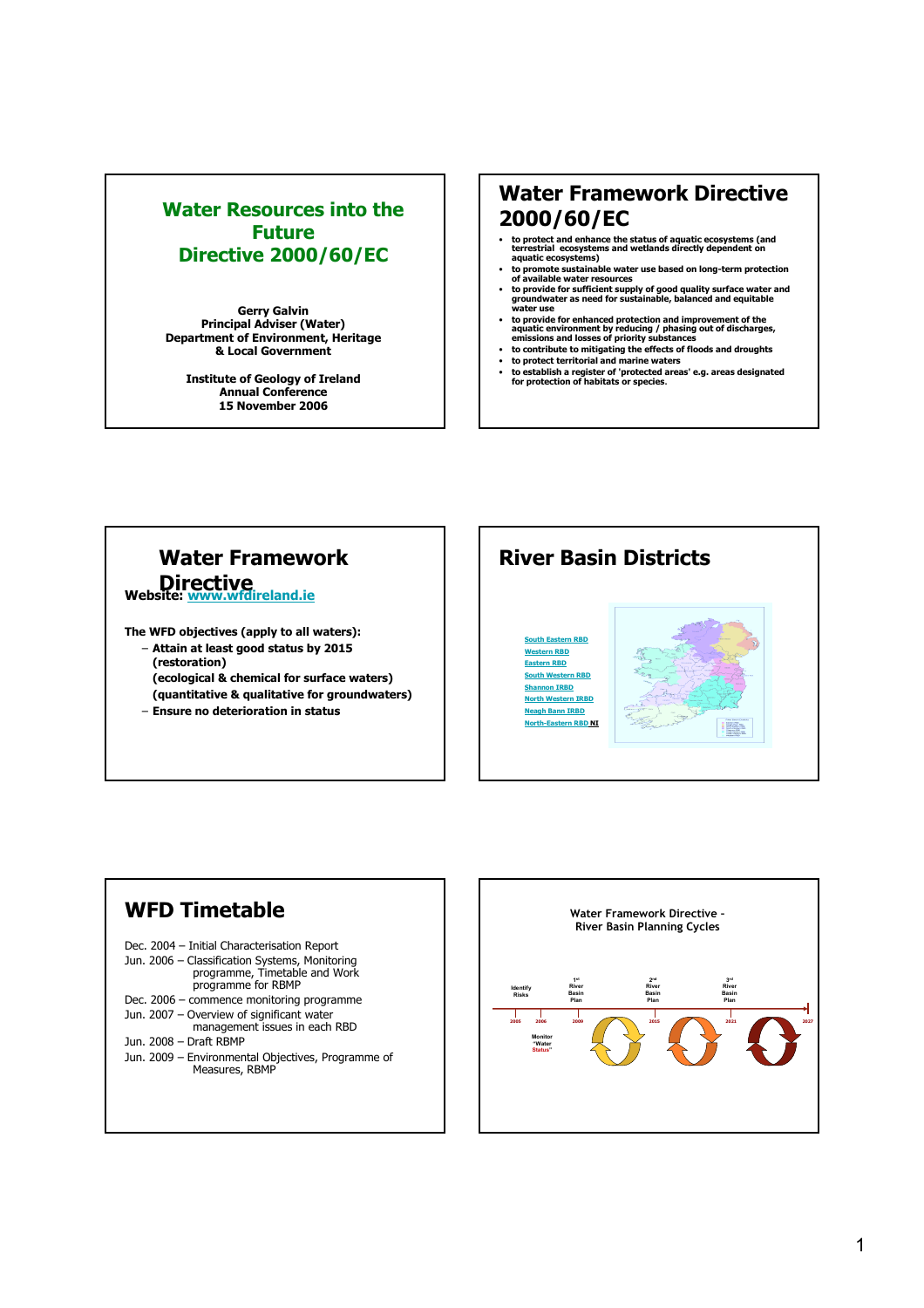## Water Framework Directive

- Surface Waters
- Groundwaters
- Coastal Waters
- Transitional Waters i.e. estuaries

## WFD Article 5 – Characterisation

## Principal outputs are:

- –Physical characterisation of waters
- –An assessment of significant pressures
- Identify water bodies likely to be at risk of failing to meet objectives of **WFD**



| <b>River Characterisation</b> |                         |                |                          |                                       |                                      |                                        |                   |                           |  |  |  |
|-------------------------------|-------------------------|----------------|--------------------------|---------------------------------------|--------------------------------------|----------------------------------------|-------------------|---------------------------|--|--|--|
|                               |                         |                | I ow<br>slope<br>< 0.005 | Medium<br>Slope<br>$(0.005 -$<br>0.02 | <b>High Slope</b><br>$(0.02 - 0.04)$ | <b>Very High</b><br>Slope<br>( > 0.04) |                   | RiverWaterBodies Geometry |  |  |  |
| Geology                       |                         | $\overline{1}$ | $\overline{ }$           | $\mathbf{a}$                          | $\Delta$                             | Water<br>Chemistry                     |                   |                           |  |  |  |
| <b>Siliceous</b>              | $\overline{1}$          | No.            | 277                      | 801                                   | 361                                  | 374                                    | Soft Water        |                           |  |  |  |
| <b>Siliceous</b>              | $\overline{1}$          | Km             | 1547                     | 2767                                  | 849                                  | 507                                    | Soft Water        |                           |  |  |  |
| <b>Siliceous</b>              | $\overline{1}$          | 96             | 7.6%                     | 13.5%                                 | 4.2%                                 | 2.5%                                   | Soft Water        |                           |  |  |  |
|                               |                         |                | $\mathbf{1}$             | 3<br>$\overline{2}$<br>$\Delta$       |                                      |                                        |                   |                           |  |  |  |
| Mixed                         | $\overline{2}$          | No.            | 152                      | 272                                   | 87                                   | 58                                     | Medium            |                           |  |  |  |
| Mixed                         | $\overline{2}$          | Km             | 1008                     | 1272                                  | 326                                  | 161                                    | Medium            |                           |  |  |  |
| Mixed                         | $\overline{2}$          | q.             | 4.93                     | 6.22                                  | 16                                   | 0.79                                   | Medium            |                           |  |  |  |
|                               |                         |                | $\mathbf{1}$             | $\overline{2}$                        | $\mathbf{\hat{z}}$                   | $\Delta$                               |                   |                           |  |  |  |
| Calcareous                    | $\overline{\mathbf{3}}$ | No.            | 1247                     | 670                                   | 109                                  | 58                                     | <b>Hard Water</b> |                           |  |  |  |
| Calcareous                    | $\overline{\mathbf{3}}$ | Km             | 8530                     | 3076                                  | 291                                  | 113                                    | <b>Hard Water</b> |                           |  |  |  |
|                               | $\overline{\mathbf{3}}$ | %              | 41.7                     | 15.0                                  | 1.4                                  | 0.6                                    | Hard Water        |                           |  |  |  |



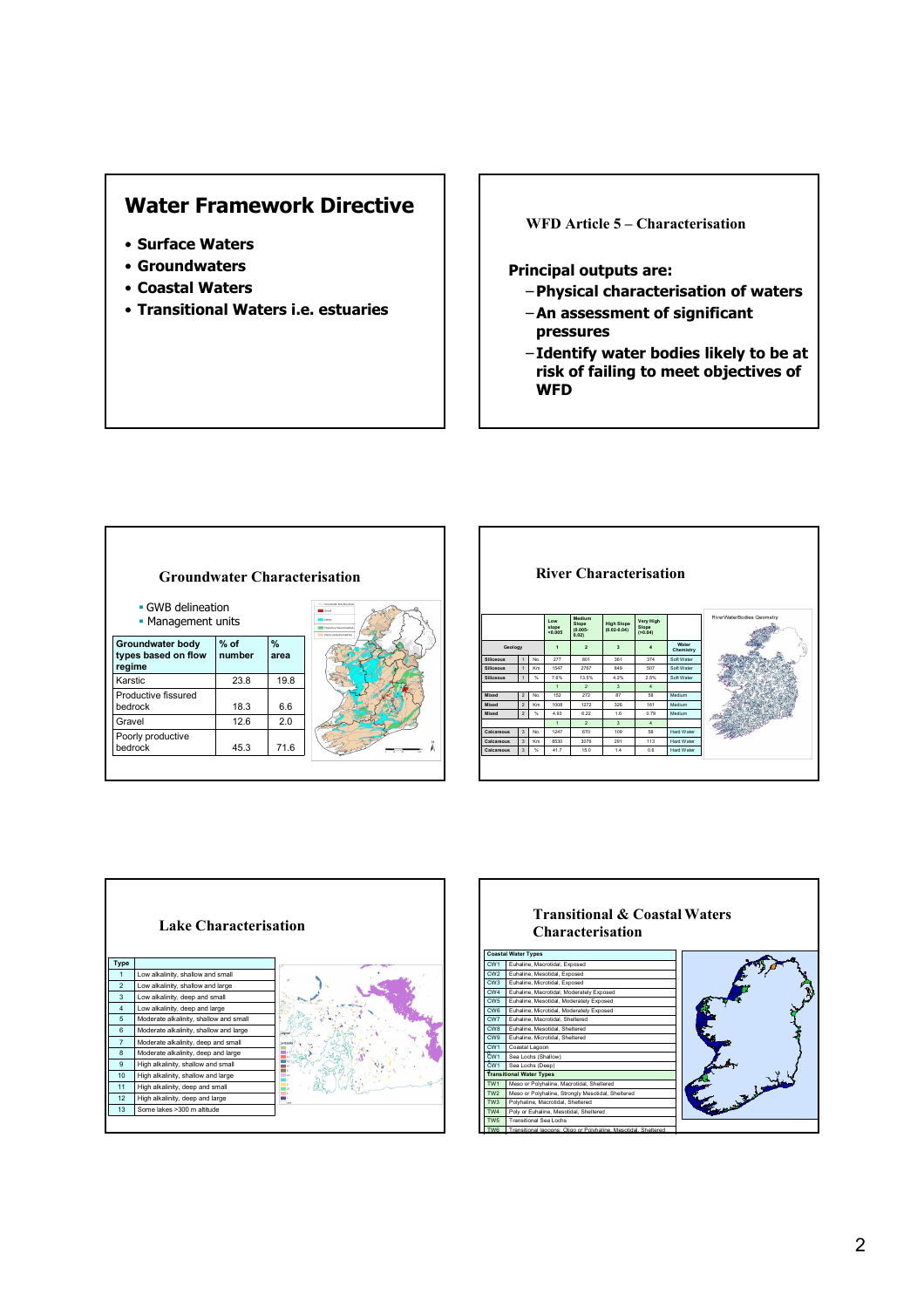| Water bodies – management units |                     |  |  |  |  |  |  |  |  |
|---------------------------------|---------------------|--|--|--|--|--|--|--|--|
|                                 |                     |  |  |  |  |  |  |  |  |
|                                 | No. of water bodies |  |  |  |  |  |  |  |  |
|                                 |                     |  |  |  |  |  |  |  |  |
|                                 | 383                 |  |  |  |  |  |  |  |  |
| 12                              | 4,465               |  |  |  |  |  |  |  |  |
| 13                              | 189                 |  |  |  |  |  |  |  |  |
|                                 | 556                 |  |  |  |  |  |  |  |  |
|                                 | $Total = 745$       |  |  |  |  |  |  |  |  |
| 12                              | 197                 |  |  |  |  |  |  |  |  |
| 6                               | 107                 |  |  |  |  |  |  |  |  |
|                                 |                     |  |  |  |  |  |  |  |  |
|                                 |                     |  |  |  |  |  |  |  |  |
|                                 | No. of Types<br>4   |  |  |  |  |  |  |  |  |

#### Pressures & Impacts Assessment - Guiding Principles

- Analysis must be transparent, comprehensible & all data should be publicly available
- 
- Risk analysis is not status classification Risk assessment is to help identify & prioritise follow-up actions leading to next stages of the planning process
- Harmonised application of the key issues e.g. baseline scenario & the identification of heavily modified water bodies
- Lack of data no excuse must demonstrate that you tried "gap analysis"

#### Pressures & Impacts Assessment – Risk Assessments

- STEP 1 Identification of Human Pressures
- Data collection by RBD projects and state organisation
- Nationally available data sets
- Data confidence assessed
- Address gaps by further data collection and monitorin programmes

#### Pressures & Impacts Assessment – Risk **Assessments**

- STEP 2 Application of Risk Assessment Procedures
- Develop and apply assessments for all water categories Standardised approach adapted from UK methodologi
- background documents available Groundwater bodies - conceptual understanding usin
- pressure pathway receptor approach
- Surface water bodies empirical relationships using established impact databases
- Preliminary screening level assessments to be developed to more quantitative approaches by 2008

## Risk Assessment - Pressures

- Abstractions
- Morphological alterations
- Point source pressures
- Diffuse source pressures

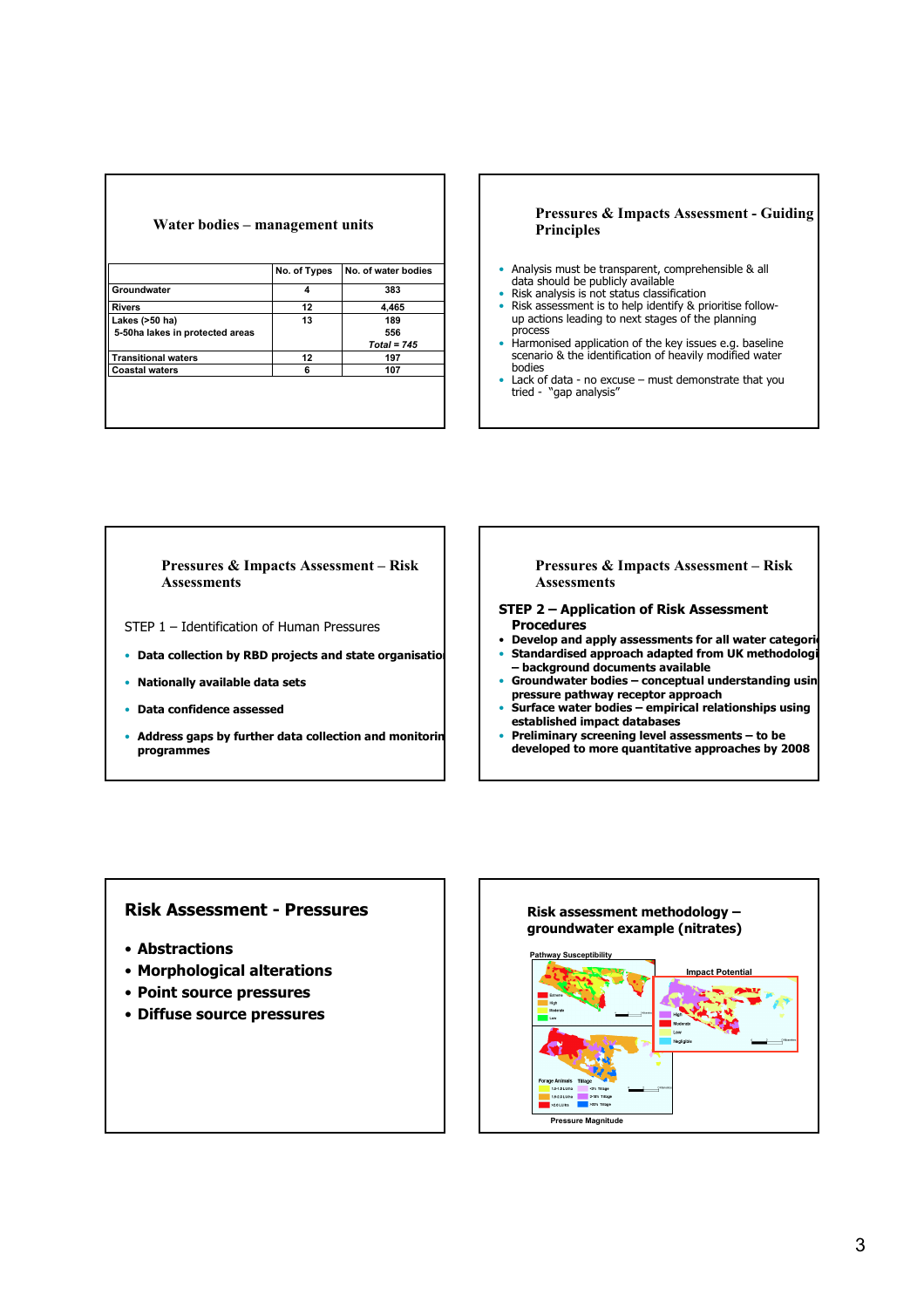





National Results - Summary

| <b>Risk category</b>                           | Groundwater<br>bodies %<br>(by<br>number)                       | <b>River</b><br>water<br>bodies<br>%<br>(by<br>number)             | Lake water<br>$\frac{9}{6}$<br><b>bodies</b><br>(by number) | Transitional<br><b>bodies</b><br>water<br>% (by number)     | Coastal<br>water bodies<br>$\frac{9}{6}$<br>(by)<br>number)  |
|------------------------------------------------|-----------------------------------------------------------------|--------------------------------------------------------------------|-------------------------------------------------------------|-------------------------------------------------------------|--------------------------------------------------------------|
| (1a) At risk<br><b>Main pressures</b>          | 5%<br>Diffuse source<br>pollution<br>Point source<br>pollution  | 29%<br>Diffuse source<br>pollution<br>Morphological<br>alterations | 18%<br>Abstractions<br>Diffuse<br>pollution                 | 30%<br>Morphological<br>alterations<br>Pollution<br>impacts | 12%<br>Morphologica<br>I alterations<br>Pollution<br>impacts |
| (1b) Probably at risk<br><b>Main pressures</b> | 56%<br>Diffuse source<br>pollution<br>Point source<br>pollution | 35%<br>Morphological<br>alterations<br>Diffuse source<br>pollution | 20%<br>Abstractions<br>Diffuse<br>source<br>pollution       | 23%<br>Morphological<br>alterations<br>Pollution<br>impacts | 15%<br>Morphologica<br>I alterations<br>Pollution<br>impacts |
| (1a+1b) Total at risk                          | 61%                                                             | 64%                                                                | 38%                                                         | 53%                                                         | 27%                                                          |
| (2a) Probably not at<br>risk                   | 23%                                                             | 20%                                                                | 13%                                                         | 20%                                                         | 31%                                                          |
| (2b) Not at risk                               | 16%                                                             | 16%                                                                | 49%                                                         | 27%                                                         | 42%                                                          |
|                                                |                                                                 |                                                                    |                                                             |                                                             |                                                              |

#### Some Observations about the Risk Assessment Findings

- This first risk assessment analysis is based on the best available information to prioritise next steps (but NOT water status classification)
- Screening procedure
- To be validated by monitoring and further investigation different confidence levels in risk assessment outcome
- Collaborative approach involving many bodies / agencies
- 
- Precautionary approach was adopted one out all out rule addressing much wider range of pressures than up to now
- Data gaps and information quality will have to be improved in future iterations to ensure greater confidence in subsequent assessments
- The immediate challenges are: developing monitoring systems & undertaking further characterisation in order to identify management measures needed to deliver objectives

## Further Characterisation

**Groundwaters** 

- Guidance in relation to:-
	- Mining
	- Contaminated land
	- Quarries
	- Landfill
- Diffuse Pressures
- Abstraction pressures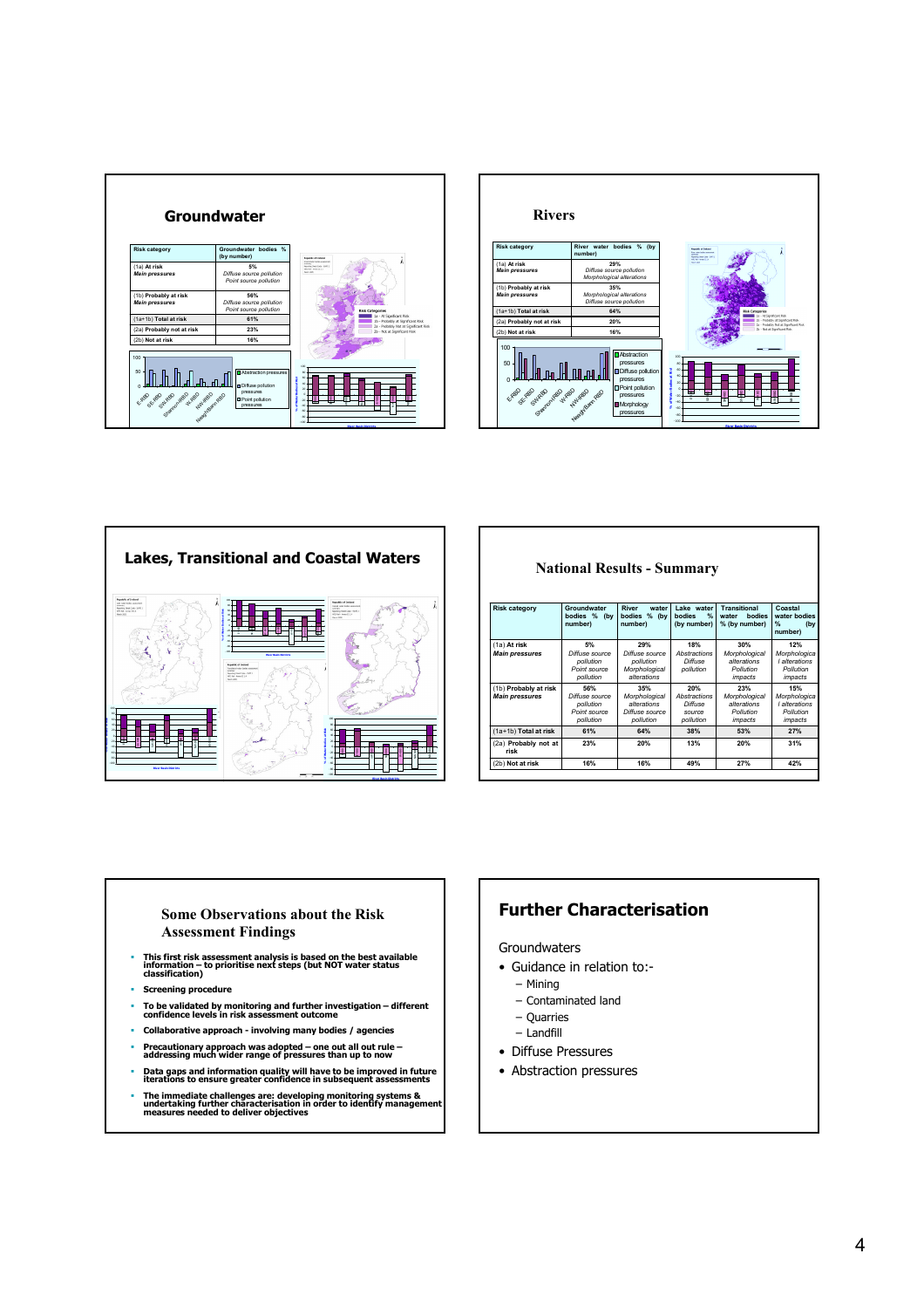



### Objective setting and river basin planning

- Objective setting will drive programmes of measures (and costs)
- Will be undertaken through river basin planning process<br>• Objectives must be met by 2015, (provision for phasing of measures<br>• across three river basin planning cycles provided the technical and<br>• socio-economic basis is
- of the Directive)
- Less stringent objectives are permitted subject to strict rules e.g.<br>technical infeasibility or disproportionate cost<br>• Statutory guidance and/or rules to be developed?
- 
- Objective setting will take account of<br>> Water status, and
	- Water status, and
	- > An understanding of environmental pressures and likely response to 'measures', and - The economic and technical feasibility tests of the directive
- Need to start building regulatory framework for 'objective setting', in particular 'technical infeasibility', 'disproportionate cost', extended timeframes and less stringent objectives

### Other issues

- Data management and electronic reporting
- Harmonisation
- Economic analysis
- Consultation
- Progress Reporting
- Regulatory Framework

## Nitrates Regulations – where are we?

- ECJ Judgment against Ireland 11 March 2004
- Revised Action Programme sent in October 2004 (Brosnan Recommendations)
- Rejected by Commission Letter of Formal Notice December 2004
- Consultations with Commission and Farming **Organisations**
- Regulations made in July 2006

Implementation of binding rules to give legal<br>effect to good farming practice will be critical to<br>Ireland meeting its obligations under the WFD

## Other risks (if we falter)

- Threat of daily fines
- Weakening of Ireland's negotiating position
	- -on proposed revisions of measures under CAP RDP e.g. REPS, Compensatory Allowances, Forestry and the Early Retirement Scheme
	- > on discussions on the next round of rural development funding (2007 – 2013)